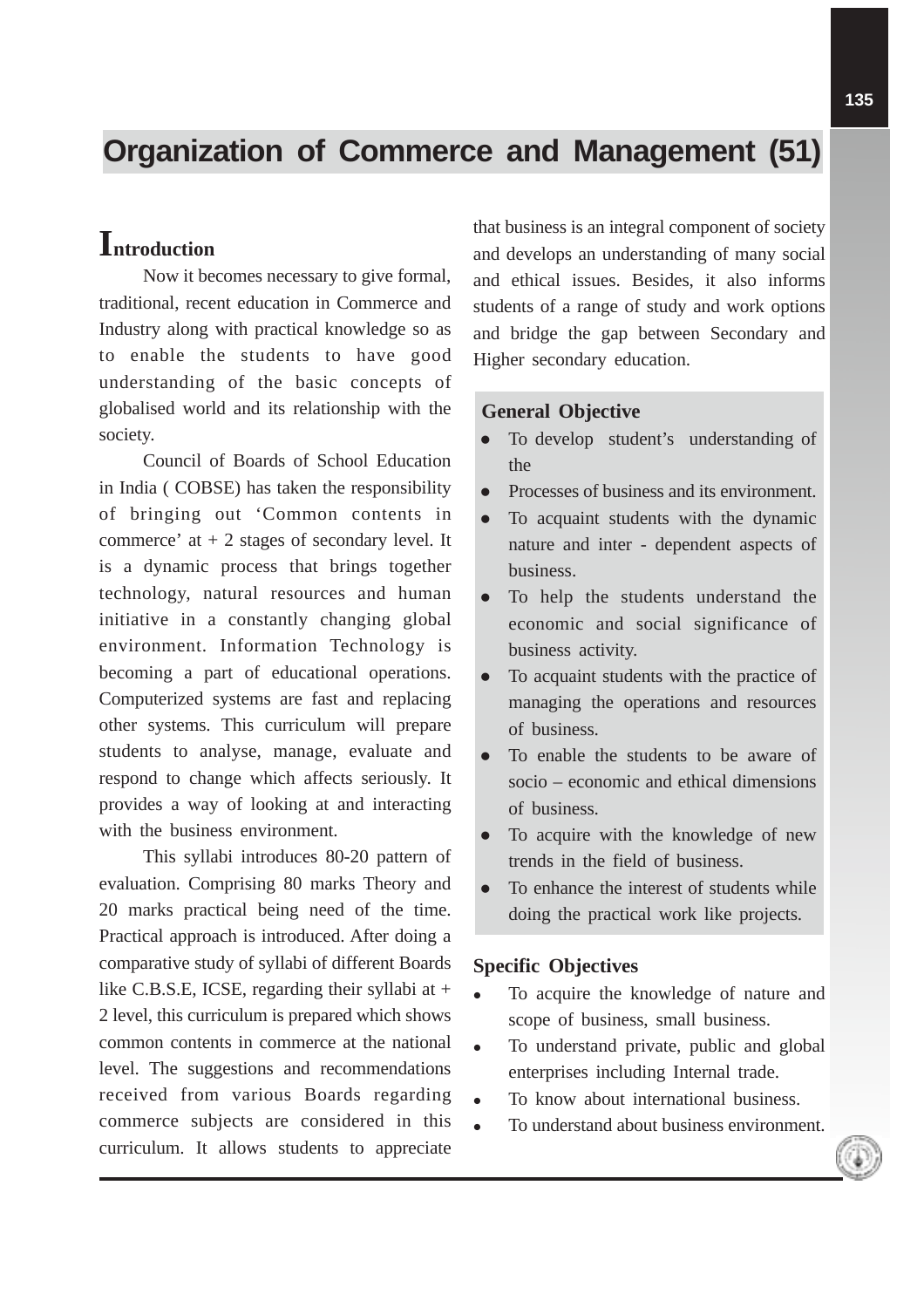- To know about marketing process.
- To understand the nature and significance of management.

#### **Note :**

- 1) This syllabus is prepared according to the guidelines of N.C.F 2005.
- 2) This syllabus is compared with CBSE and ICSE Board – XI and XII syllabi pattern.
- 3) The instructions introduced in N.C.F. 2005 are included in this syllabus.
- 4) While considering the N.C.F. 2005 it is observed that in XI-syllabi unit No. 7 and 8 and in XII syllabi unit No. 9 and 10, are already included in the subject-Secretarial Practice in the current syllabus. In view of this, to avoid the repetation of the above mentioned units of Stds. XI and XII these topics are deleated.
- 5) CBSE and ICSE BOARDS DO NOT have the subjects 'Secretarial Practice' and 'Cooperation'. These subjects are available only in Maharashtra State. Hence, the Board of studies proposes that no change is necessary in S.P. and Co-operation as these are newly constructed (Except, Business Finance to be included in S.P.) subjects.

# **Std. – XI**

#### **UNIT-1 Nature and Scope of Business**

- Concept and characteristics of business
- Business, Profession and Employment-Meaning and distinctive features.
- Objectives of business-economic and social, role of profit in business.
- Classification of business activities-Industry and Commerce.
- Industry Types of industries- primary,

secondary, tertiary.

- Commerce-Trade-Auxiliaries.
- Business risks nature and causes.

# **UNIT-2 Small Business**

- Small scale industry- Tiny sector, cottage and rural industry.
- Role of small business in rural India.
- Problems of small business in India.
- Government Assistance and special schemes for industries in rural, backward and hilly areas.

# **UNIT-3 Private, Public and Global Enterprises.**

- Private Sector and Public Sector.
- Forms of organizing public sector enterprises – Departmental undertaking, Statutory corporation, Government company.
- Changing role of public sector.
- Global Enterprises (Multinational companies)
- Joint Ventures meaning, benefits.

#### **UNIT- 4 Internal Trade**

- Meaning and types of internal trade Wholesale Trade and Retail Trade.
- Services of a wholesaler and a retailer.
- Types of Retail Trade -
- Itinerant retailers and Fixed shops, Departmental store, Super market, Chain stores.
- Role of Chamber of Commerce and industry.

# **UNIT - 5 International Business**

- Nature, importance, scope and complexities involved in international business.
- Basic information about ways of entering into international business.
- Contract manufacturing, licensing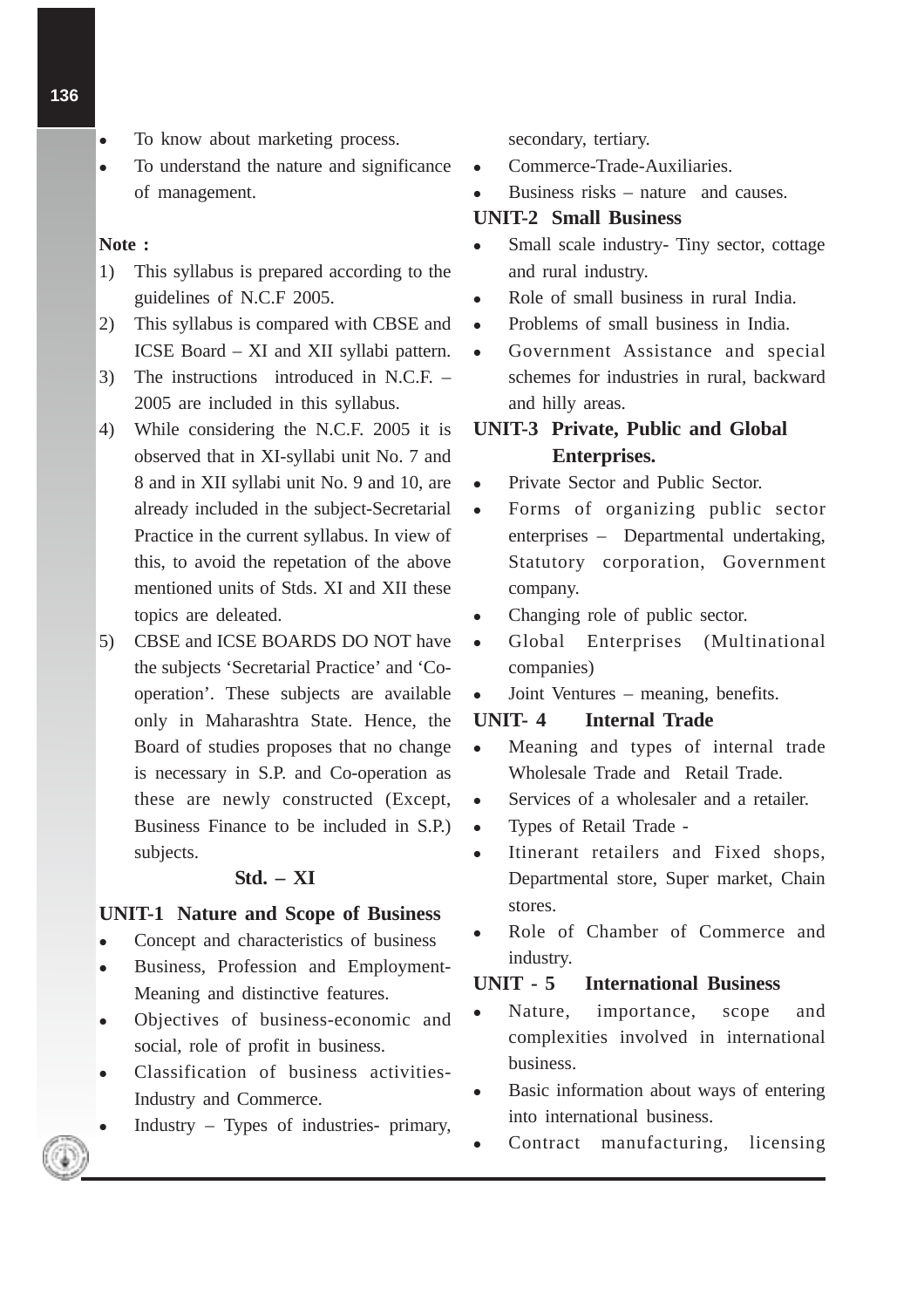franchising, joint ventures and setting up wholly owned subsidies.

- Export import procedures and documentation.
- Foreign Trade promotion organizational support and incentives. Nature and importance of export processing zone/ Special Economic zones.
- International Trade Institutions and Agreement.

W.T.O.UNCTAD, WORLD BANK, I.M.F.

### **UNIT-6 Business Environment**

- Business Environment meaning and importance.
- Dimensions of Business Environment Economic, social, Technological, political and legal.
- Economic environment in India. Impact of Government policy changes on business and industry with special reference to adoption of the policies of liberalization privatization and globalization.

# **UNIT- 7 Marketing**

- Marketing meaning, functions, role.
- Distinction between marketing and selling.
- Marketing Mix concept and elements-
- Product nature, classification, branding labelling and packaging.
- Physical distribution meaning, role Channels of distribution – meaning, types, factors determining choice of channels.
- Promotion meaning and role, promotion mix, Role of Advertising and personal selling objections to Advertising.
- Price factors influencing pricing.
- **UNIT-8 Nature and significance of management**
- Management concept, objectives, importance
- Nature of management, management as Science, Art, profession.
- Levels of management top, middle, supervisory (first level).

# **Special Note :**

Readers of this textbook may find some extra information in the various topics, which is related to the current reference and changes in the commercial business environment. The object of this information is to give current changes and updated reference to the students. No questions will be set on this extra information introduced in the textbook.

# **Some Subjects for Projects (Based on XI Syllabi)**

# **Organization of Commerce and Management**

- 1) Information about Automatic Machines
- 2) Report of service industry
- 3) Report of seasonal goods
- 4) An interview of an Agent
- 5) Different types of insurance policies
- 6) Pictorial presentation & information about a Mall
- 7) Different / Samples of Quotations
- 8) A visit to a manufacturing industry
- 9) An interview of a wholesaler / Retailer
- 10) An interview of two successfull self employed persons
- 11) An interview of a Franchiser
- 12) E Commerce: Need of todays' business world
- 13) Different attractive packagings
- 14) A visit to a Bank
- 15) Collection of banking instruments of various banks

(Cheques, Demand Drafts, Pass book, withdrawl, Pay- in- slips etc)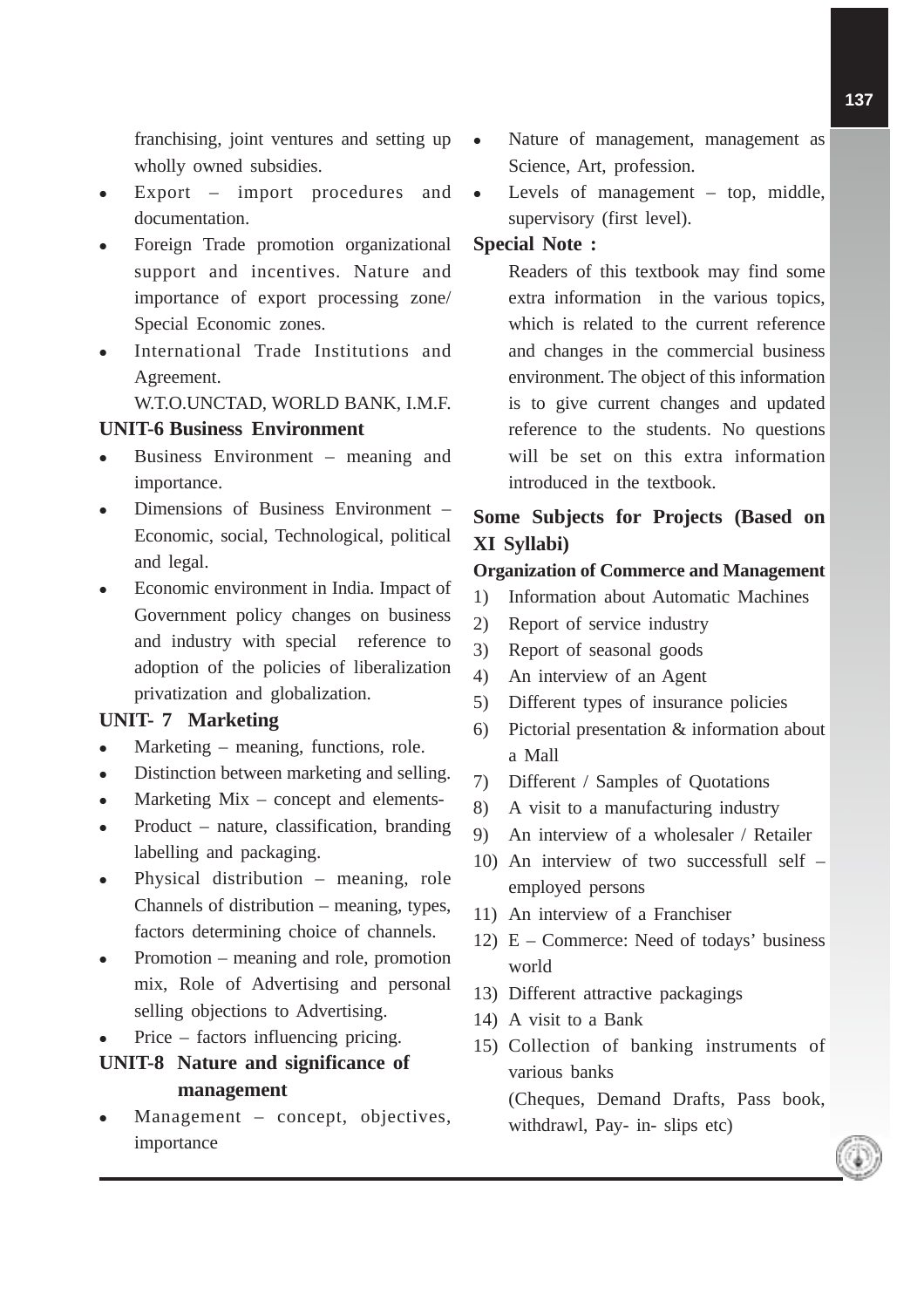- 16) Employment opportunities arised due to transport
- 17) Attractive Advertisements Advertisements in the news papers, T.V. media, Radio Advertising, etc.
- 18) Report of Branded goods
- 19) A visit to a warehouse
- 20) A visit to well equipped commercial office.
- **N.B** Students are free to select any topic other than the topics given above but it must be related to the syllabus

#### **Specific Objectives**

- - To know about different forms of business organizations and Business services.
- - To understand the emerging modes of business.
- - To know about social responsibilities of business and business ethics.
- - To understand the concept of consumer protection and role of consumer organisations.
- - To understand the principles, functions of management.
- - To know about Entrepreneurship development.

#### **Std. XII**

# **UNIT-1 Forms of business organizations**

- Sole proprietorship, Joint Hindu Family Business – meaning, features, merits and demerits.
- Partnership meaning, types, registration, merits, limitations, types of partners.
- Co Operative societies types, merits and limitations.
- Company Private Ltd, Public Ltd merits, limitations.
- Starting a business Basic factors.
- Choice of forms of business organizations.

## **UNIT-2 Business services**

- Nature and types of Business services Banking, Insurance, Transportation, Warehousing, communication.
- Banking types of banks, functions of commercial banks, E – banking.
- Insurance principles  $&$  types of life, fire, marine insurances.
- Postal and Telecom services.
- Warehousing types and functions.
- Transport meaning, role, means.

#### **UNIT -3 Emerging modes of Business**

- $\bullet$  E business Meaning, Scope and benefits. Resource required for successful E –Business implementation.On – line transactions, payment mechanism.
- Security and safety of business transactions.
- Outsourcing Concept, need and scope.

# **UNIT-4 Social Responsibilities of**

# **business and business ethics.**

- Concept of social responsibility.
- Cases for social responsibility.
- Responsibility towards different interest groups, owners, investors, employees, consumers, government, community, public in general.
- Business ethics concept and elements.
- Business and environmental protection.

#### **UNIT-5 Consumer protection**

- Importance of consumer protection.
- Rights of consumers
- Consumer responsibilities.
- Ways and means of consumer protection.
- Consumer awareness and legal redressal with special reference to Consumer Protection Act.